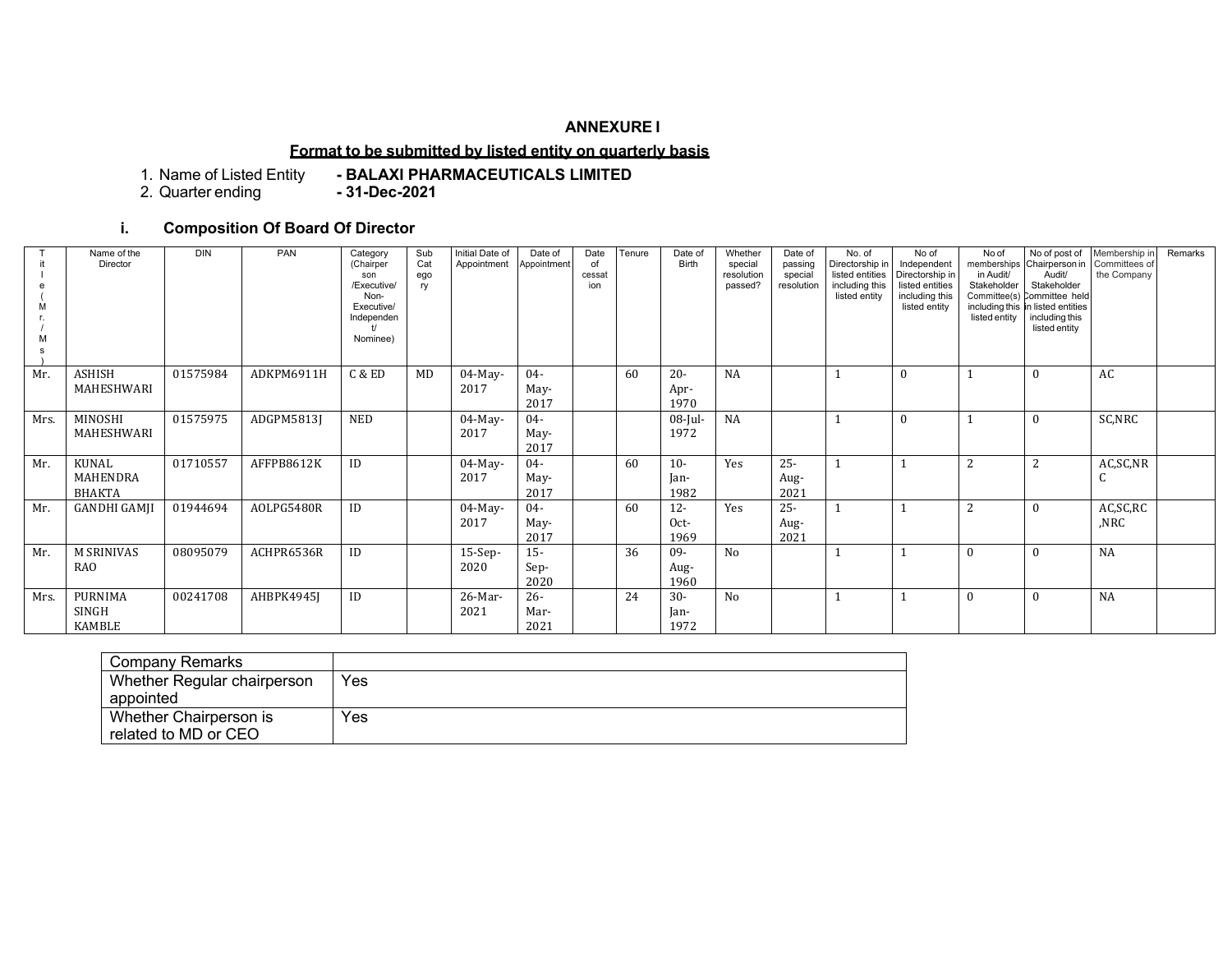# **ii. Composition of Committees**

## **a. Audit Committee**

| Sr. | Name of the Director | Category | Chairperson/Membership | Appointment | <b>Cessation Date</b> |
|-----|----------------------|----------|------------------------|-------------|-----------------------|
| No. |                      |          |                        | Date        |                       |
|     | ASHISH MAHESHWARI    | C & ED   | Member                 | 04-May-2017 |                       |
|     | KUNAL MAHENDRA       | ID       | Chairperson            | 04-May-2017 |                       |
|     | <b>BHAKTA</b>        |          |                        |             |                       |
|     | GANDHI GAMJI         | ID       | Member                 | 04-May-2017 |                       |

| Company<br>Remarks       |     |
|--------------------------|-----|
| <b>Whether Permanent</b> | Yes |
| chairperson appointed    |     |

### **b. Stakeholders Relationship Committee**

| Sr. | Name of the Director | Category   | Chairperson/Membership | Appointment | <b>Cessation Date</b> |
|-----|----------------------|------------|------------------------|-------------|-----------------------|
| No. |                      |            |                        | Date        |                       |
|     | MINOSHI MAHESHWARI   | <b>NED</b> | Member                 | 04-May-2017 |                       |
| ∠   | KUNAL MAHENDRA       | ID         | Chairperson            | 04-May-2017 |                       |
|     | <b>BHAKTA</b>        |            |                        |             |                       |
|     | <b>GANDHI GAMJI</b>  | ID         | Member                 | 04-May-2017 |                       |

| Company '<br>∵ Remarks   |     |
|--------------------------|-----|
| <b>Whether Permanent</b> | Yes |
| chairperson appointed    |     |

#### **c. Risk Management Committee**

| Sr.<br>No. | Name of the Director | Category | Chairperson/Membership | Appointment<br>Date | <b>Cessation Date</b> |
|------------|----------------------|----------|------------------------|---------------------|-----------------------|
|            |                      |          |                        |                     |                       |
|            | AMOL MANTRI          |          | Member                 | 20-May-2021         |                       |
|            | ASHISH MAHESHAWRI    | C&ED     | Chairperson            | 20-May-2021         |                       |
|            | GANDHI GAMJI         | ID       | Member                 | 20-May-2021         |                       |

| Company Remarks          |     |
|--------------------------|-----|
| <b>Whether Permanent</b> | Yes |
| chairperson appointed    |     |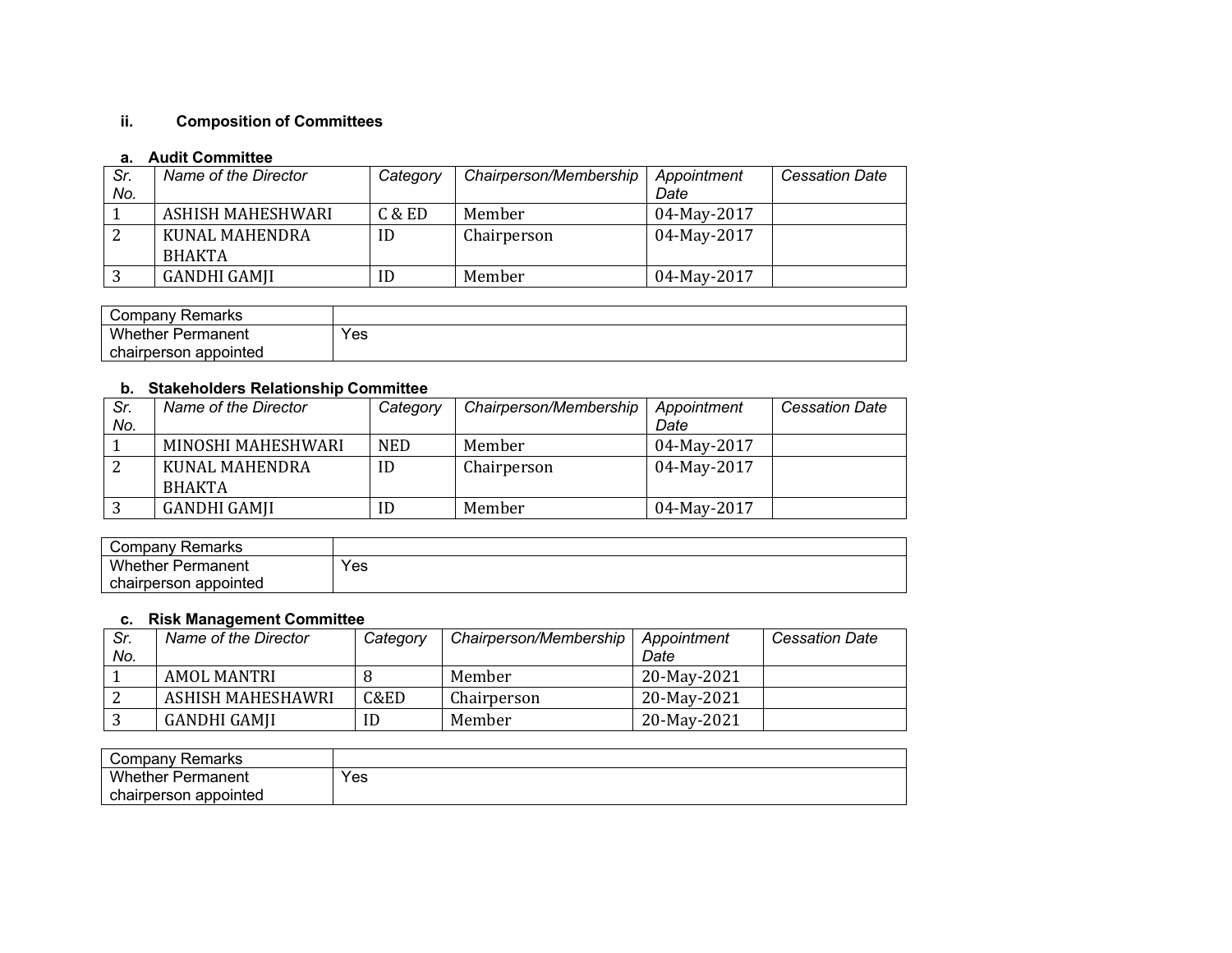## **d. Nomination and Remuneration Committee**

| Sr. | Name of the Director  | Category   | Chairperson/Membership   Appointment Date |             | Cessation Date |
|-----|-----------------------|------------|-------------------------------------------|-------------|----------------|
| No. |                       |            |                                           |             |                |
|     | MINOSHI MAHESHWARI    | <b>NED</b> | Member                                    | 12-Feb-2018 |                |
|     | KUNAL MAHENDRA BHAKTA | ID         | Chairperson                               | 04-May-2017 |                |
|     | GANDHI GAMJI          | ID         | Member                                    | 04-May-2017 |                |

| ⊀emarks<br>∴omr<br>.<br>Tibar<br>a IV<br>∼⊷.               |     |
|------------------------------------------------------------|-----|
| Whether<br>unairpersor<br>pointed<br>maneni<br>app<br>-ern | Yes |

# iii. **Meeting of Board of Directors**

| Date(s) of Meeting<br>(if any) in the<br>previous quarter | Date(s) of Meeting<br>(if any) in the<br>relevant quarter | Whether<br>requirement of<br>Quorum met | Number of<br>Directors present | <b>Number of Independent</b><br>Directors present |
|-----------------------------------------------------------|-----------------------------------------------------------|-----------------------------------------|--------------------------------|---------------------------------------------------|
| 17-Jul-2021                                               | 28-0ct-2021                                               | Yes                                     |                                |                                                   |

| morks<br>- -<br>ivai<br>Παι κε<br>Ē                                                        |               |
|--------------------------------------------------------------------------------------------|---------------|
| nar<br>number<br>davs<br>Οt<br>netween<br>an<br>twc<br>мг<br>conse<br>1 I F<br>nui<br>IXII | $\sim$<br>∃∪∠ |

# iv. **Meeting of Committees**

| <b>Name of the Committee</b>     | Date(s) of meeting<br>during of the<br>committee in the<br>previous quarter | Date(s) of<br>meeting of the<br>committee in the<br>relevant quarter | <b>Whether</b><br>requireme<br>nt of<br>Quorum<br>met<br>(Yes/No) | Number of<br><b>Directors</b><br>present | Number of<br>independent<br>directors<br>present |
|----------------------------------|-----------------------------------------------------------------------------|----------------------------------------------------------------------|-------------------------------------------------------------------|------------------------------------------|--------------------------------------------------|
| <b>Audit Committee</b>           | 17-Jul-2021                                                                 | 28-Oct-2021                                                          | Yes                                                               |                                          |                                                  |
| Nomination & Remuneration        | 17-Jul-2021                                                                 | 28-Oct-2021                                                          | Yes                                                               | 3                                        | ົາ                                               |
| Committee                        |                                                                             |                                                                      |                                                                   |                                          |                                                  |
| <b>Risk Management Committee</b> |                                                                             | 08-Dec-2021                                                          | Yes                                                               | 3                                        | ົ                                                |

| Company Remarks                                       |  |
|-------------------------------------------------------|--|
| Maximum gap between any two consecutive (in number of |  |
| days) [Only for Audit Committee]                      |  |